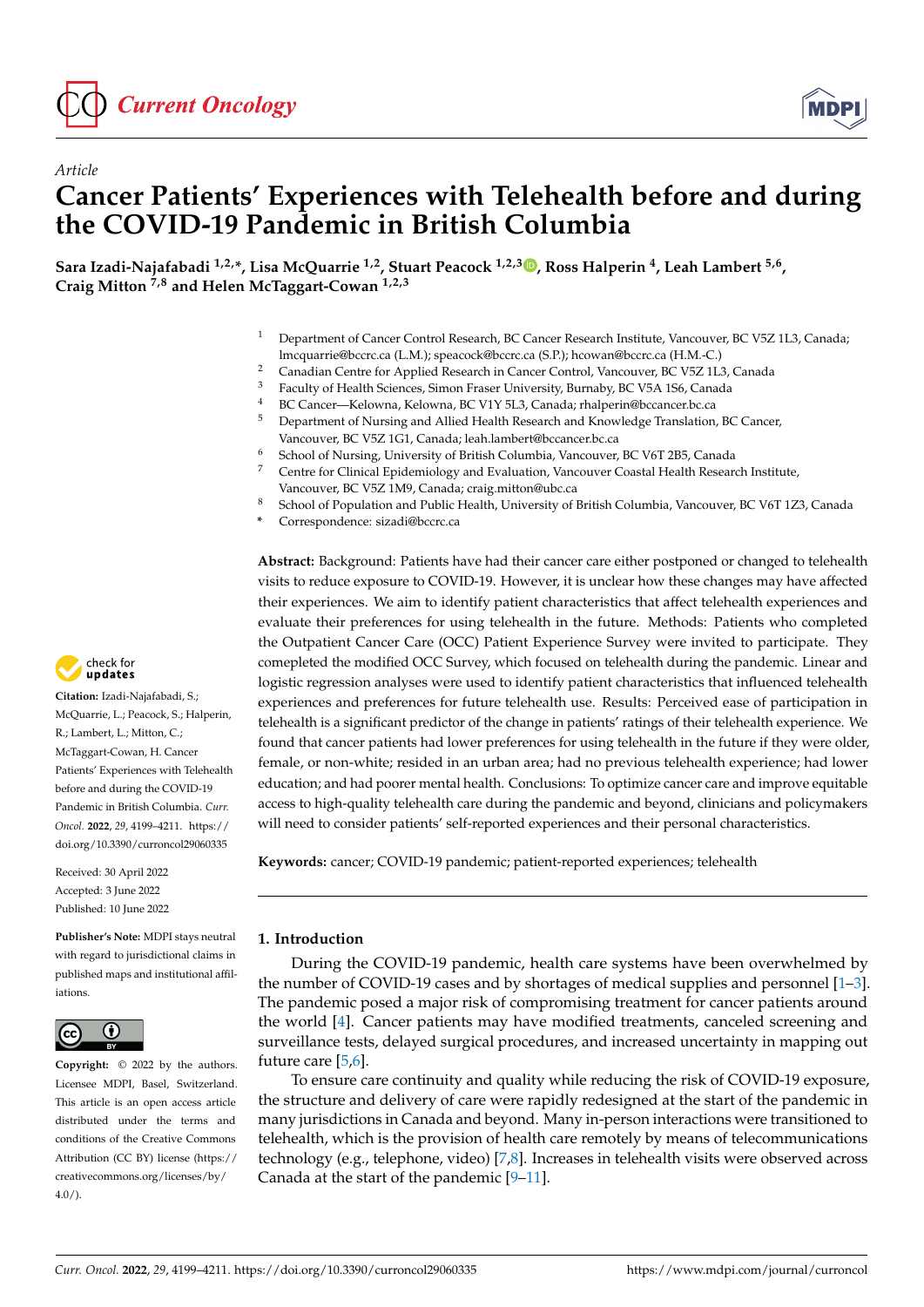Globally, telehealth appointments have been well received by patients, with high rates of satisfaction among patients [\[9,](#page-10-7)[10,](#page-10-9)[12](#page-10-10)[–21\]](#page-10-11). Benefits of telehealth identified by patients included reduced exposure to COVID-19 [\[15](#page-10-12)[,22\]](#page-10-13) and convenience (e.g., time and money saved by avoiding travel to in-person appointments) [\[10](#page-10-9)[,16](#page-10-14)[,17,](#page-10-15)[20,](#page-10-16)[22](#page-10-13)[–24\]](#page-11-0). However, this rapid shift into telehealth has substantial negative consequences in terms of clinician-patient relationships, cybersecurity and technical aspects, and health care accessibility [\[25\]](#page-11-1). Cancer patients have expressed difficulty with cultivating a clinician-patient relationship, and clinicians have had concerns regarding the ability to conduct physical examinations and read physical cues in the patient's body language [\[12,](#page-10-10)[16,](#page-10-14)[20,](#page-10-16)[23,](#page-11-2)[24,](#page-11-0)[26,](#page-11-3)[27\]](#page-11-4). Moreover, cancer patients preferred in-person appointments for receiving difficult news [\[18,](#page-10-17)[20,](#page-10-16)[24\]](#page-11-0). A small proportion of patients also reported technical issues during telehealth appointments [\[12](#page-10-10)[,17,](#page-10-15)[22](#page-10-13)[,23\]](#page-11-2).

In this study, we were presented with a unique opportunity to conduct a natural experiment to compare cancer patients' experiences with telehealth before and during the pandemic in BC. We build on previous work conducted by the BC Ministry of Health (MoH) [\[28\]](#page-11-5), whose responsibility is to ensure quality, appropriate, cost-effective, and timely health services for individuals in the province. Specifically, the aims of this study were to: (1) identify patient characteristics that affect changes in their telehealth experiences (before and during the pandemic) and (2) evaluate patients' preferences for using telehealth in the future.

## **2. Materials and Methods**

## *2.1. Study Design and Survey*

The MoH developed a 126-item Outpatient Cancer Care (OCC) Patient Experience Survey [\[29\]](#page-11-6) to inquire about cancer patients' experiences with treatment, care providers, and telehealth in the previous six months. Additional items asked patients about their diagnosis, treatment, and health-related quality of life (HRQL) (i.e., the Veterans RAND 12 Item Health Survey (VR-12)) [\[30\]](#page-11-7). The OCC Survey was administered in two waves to BC patients receiving active cancer treatment at a BC Cancer Centre and/or at a Community Oncology Network (CON) site. Wave 1 was administered October–December 2019 and collected data from patients who received cancer treatment between April and June 2019. Wave 2 was administered January–May 2020 and collected data from patients who received cancer treatment between July and October 2019. Responses to Wave 1 and 2 surveys captured patients' experiences before the pandemic, but for the purposes of this study, we focused on Wave 2 for pre-pandemic data.

For the current study, patients who completed the OCC Survey Wave 2 were invited to participate in this study between 1 May and 30 July 2021. They completed a modified OCC Patient Experience Survey, hereafter referred to as Wave 3. This modified 62-item survey included sociodemographic and treatment questions, as well as the VR-12. We included additional items designed by the BC Office of Patient-Centred Measurement (BCPCM) [\[31\]](#page-11-8) to focus on patient experiences with telehealth and their cancer care providers during the COVID-19 pandemic. The responses to Wave 3 described patients' experiences during the pandemic. Specifically, patient's experience with telehealth was measured on an 11-point response scale, ranging from 0 (very poor experience) to 10 (very good experience), and the patient's strength of preference for using telehealth after the pandemic was categorized on a 4-level response scale (i.e., definitely yes, probably yes, probably no, and definitely no). Cancer patients' experiences and responses to Wave 2 (before the pandemic) and Wave 3 (during the pandemic) are the focus of this study. A copy of the survey is available upon request.

## *2.2. Study Participants*

To be eligible for this study, patients needed to self-report having received cancer care during the pandemic. For the purpose of this study, the start of the pandemic is defined as 16 March 2020, the date on which BC Cancer shifted in-person cancer care to virtual care as a result of the pandemic. Patients had the option of completing the Wave 3 survey either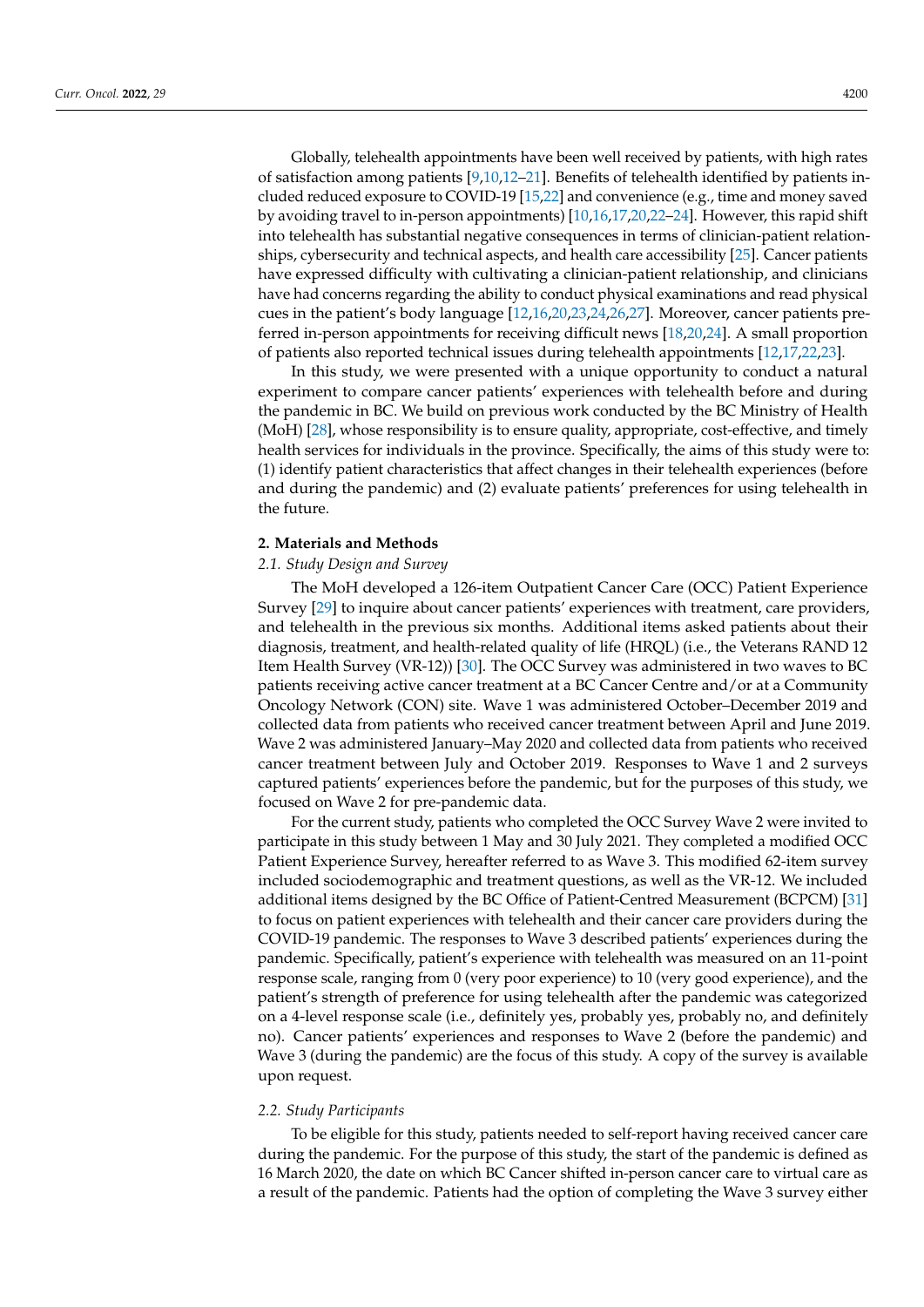online or on paper. The survey was available in English and, upon request, in Punjabi and in traditional and simplified Chinese.

## *2.3. Analysis*

## 2.3.1. Study Sample Description

Using the responses to Wave 3, the study sample was characterized in terms of current age, sex, education, race, health authority, region of residence, previous experience with telehealth, and tumor type. If information was missing, the values reported in Wave 2 were used. Categorical variables were summarized as the proportion of the sample within each group, and continuous variables that were normally distributed were summarized as means and standard deviations (SDs).

Responses to the VR-12 were used to generate each patient's physical component score (PCS) and mental component score (MCS), where higher scores represent better physical and mental health, respectively [\[30\]](#page-11-7). A paired t-test was used to compare the PCS and MCS scores between Waves 2 and 3. The types of resources patients used to seek medical advice before and during the pandemic were collated and compared using a McNemar's test. The Bonferroni method was used to correct for multiple testing.

#### 2.3.2. Multiple Imputation for Missing Data

Missing information was present for all variables of interest. Missingness ranged from 0.4 to 18%, with the question "Was the care advice you received during your Virtual Health/Telehealth visit(s) helpful to you?" accounting for the most missing values. The results from Little's missing completely at random (MCAR) test [\[32\]](#page-11-9) showed that the data were missing completely at random ( $X^2 = 31727.6$ ,  $df = 33032$ ,  $p = 1.0$ ). As such, multiple imputation models were established for each variable with missing values; binary variables were imputed using logistic regression, and continuous variables were imputed with predictive mean matching. The number of imputed data sets was 30. The imputations were conducted separately for the two outcome measures (i.e., the change in the ratings of patients' experience with telehealth and patients' preferences for the future use of telehealth) because the outcomes applied to different subgroups.

## 2.3.3. Experiences with Telehealth

The ordinal variables of telehealth ratings for Waves 2 and 3 were summarized as medians, and a Wilcoxon signed-rank test was used to assess whether patients' experiences differed between the two time points. The following independent variables were used in a multivariate linear regression as they were anticipated to influence a change in patients' telehealth ratings: current age, sex, race, region of residence, health authority where care was received, education level, perceived ease of participating in a telehealth consult, and VR-12 score (i.e., PCS and MCS).

## 2.3.4. Preference to Use Telehealth in the Future

Patient responses to preferences for using telehealth in the future were collapsed to "yes" (i.e., definitely yes and probably yes) and "no" (i.e., definitely no and probably no) to improve interpretation and to manage any quasi-complete separation in the logistic regression. The same independent variables used in the multivariate linear regression plus previous experience with telehealth were included in this logistic regression to determine factors affecting patients' preferences to use telehealth when the COVID-19 pandemic is over.

Statistical tests of associations were completed using SAS Software, version 9.4 (SAS Institute Inc., Cary, NC, USA). Multiple imputation and regression analyses were conducted in R, version 4.1.2, using the MICE package, version 3.14.0 [\[33\]](#page-11-10). Statistical significance was defined at  $p \leq 0.05$ .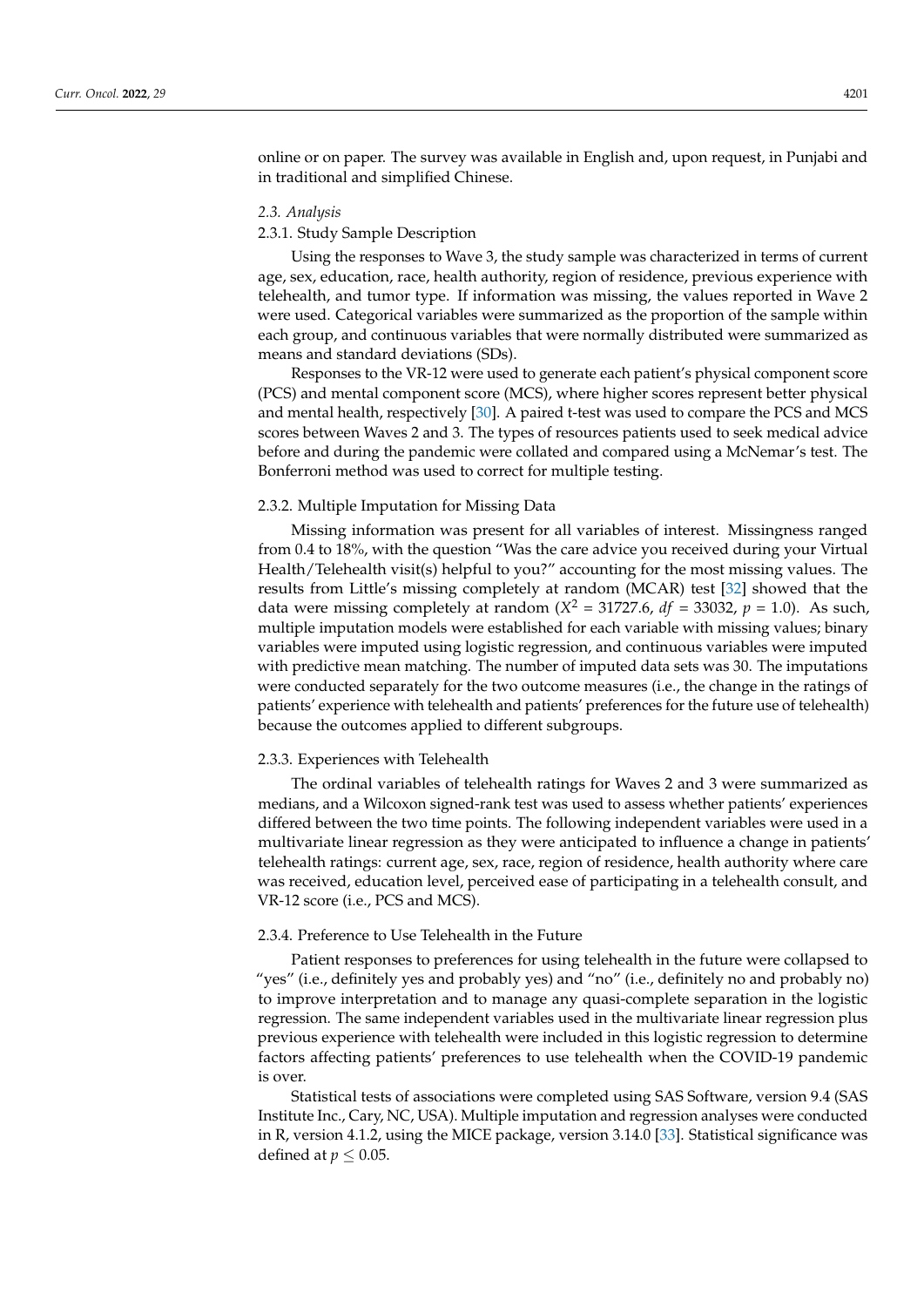## **3. Results**

## *3.1. Study Participants*

Of the cancer patients who completed Wave 2 ( $n = 5347$ ),  $n = 614$  were not sampled because they were deceased as of 30 April 2021 (*n* = 284) or they were deemed ineligible to participate (e.g., who received care from a health authority that did not grant permission to re-contact their patients or who were identified to be receiving end-of-life care) (*n* = 330). Therefore, *n* = 4733 participants were invited to participate in this study.

A total of 2623 cancer patients completed the Wave 3 survey, for a response rate of 0.55. Of those patients completing Wave 3, the following were excluded because they self-reported not receiving care for their cancer during the pandemic ( $n = 631$ ) or did not provide any information regarding their receipt of cancer care during the pandemic (*n* = 21): Two patients completed the survey twice; the duplicate responses were removed randomly. The final analysis set included 1958 cancer patients (Table [1\)](#page-3-0). The mean  $(\pm SD)$  age of the patients was 69.4 ( $\pm$ 10.9) years. The majority of the sample were female (assigned at birth; *n* = 1074, 55%) and white (*n* = 1533, 78%).

<span id="page-3-0"></span>**Table 1.** The characteristics of the study patients.

| Demographics*                                                                                                                                                                                                                                                                                | N(%)                                                                                               |
|----------------------------------------------------------------------------------------------------------------------------------------------------------------------------------------------------------------------------------------------------------------------------------------------|----------------------------------------------------------------------------------------------------|
| All                                                                                                                                                                                                                                                                                          | 1958 (100%)                                                                                        |
| Age (years)                                                                                                                                                                                                                                                                                  |                                                                                                    |
| Mean (SD)<br>Min-Max                                                                                                                                                                                                                                                                         | 69.40 (10.98)<br>$27 - 98$                                                                         |
| <b>Mental Component Summary</b>                                                                                                                                                                                                                                                              |                                                                                                    |
| Mean (SD)<br>Min-Max                                                                                                                                                                                                                                                                         | 53.06 (10.81)<br>11.40-75.84                                                                       |
| <b>Physical Component Summary</b>                                                                                                                                                                                                                                                            |                                                                                                    |
| Mean (SD)<br>Min-Max                                                                                                                                                                                                                                                                         | 41.24 (11.85)<br>6.35-66.60                                                                        |
| Sex Assigned at Birth                                                                                                                                                                                                                                                                        |                                                                                                    |
| Female<br>Male                                                                                                                                                                                                                                                                               | 1074 (55%)<br>884 (45%)                                                                            |
| Education                                                                                                                                                                                                                                                                                    |                                                                                                    |
| 8th grade or less<br>Some high school, but did not graduate<br>High school or high school equivalency certificate<br>College, CEGEP or other non-university certificate or diploma<br>Post-graduate degree or professional designation<br>Undergraduate degree or some university<br>Missing | 65 (3%)<br>144 (4%)<br>426 (22%)<br>553 (28%)<br>400 (20%)<br>358 (18%)<br>$12(1\%)$               |
| Race                                                                                                                                                                                                                                                                                         |                                                                                                    |
| White<br>East/Southeast Asian<br>Mixed<br>South Asian<br>Middle Eastern<br>Latino<br>Indigenous (First Nations, Métis, Inuk/Inuit)<br><b>Black</b><br>Other                                                                                                                                  | 1533 (78%)<br>237 (12%)<br>38(2%)<br>$24(1\%)$<br>16(1%)<br>15(1%)<br>14 (1%)<br>8(0.4)<br>31 (2%) |
| Prefer not to answer<br>Missing                                                                                                                                                                                                                                                              | 36(2%)<br>$6(0.3\%)$                                                                               |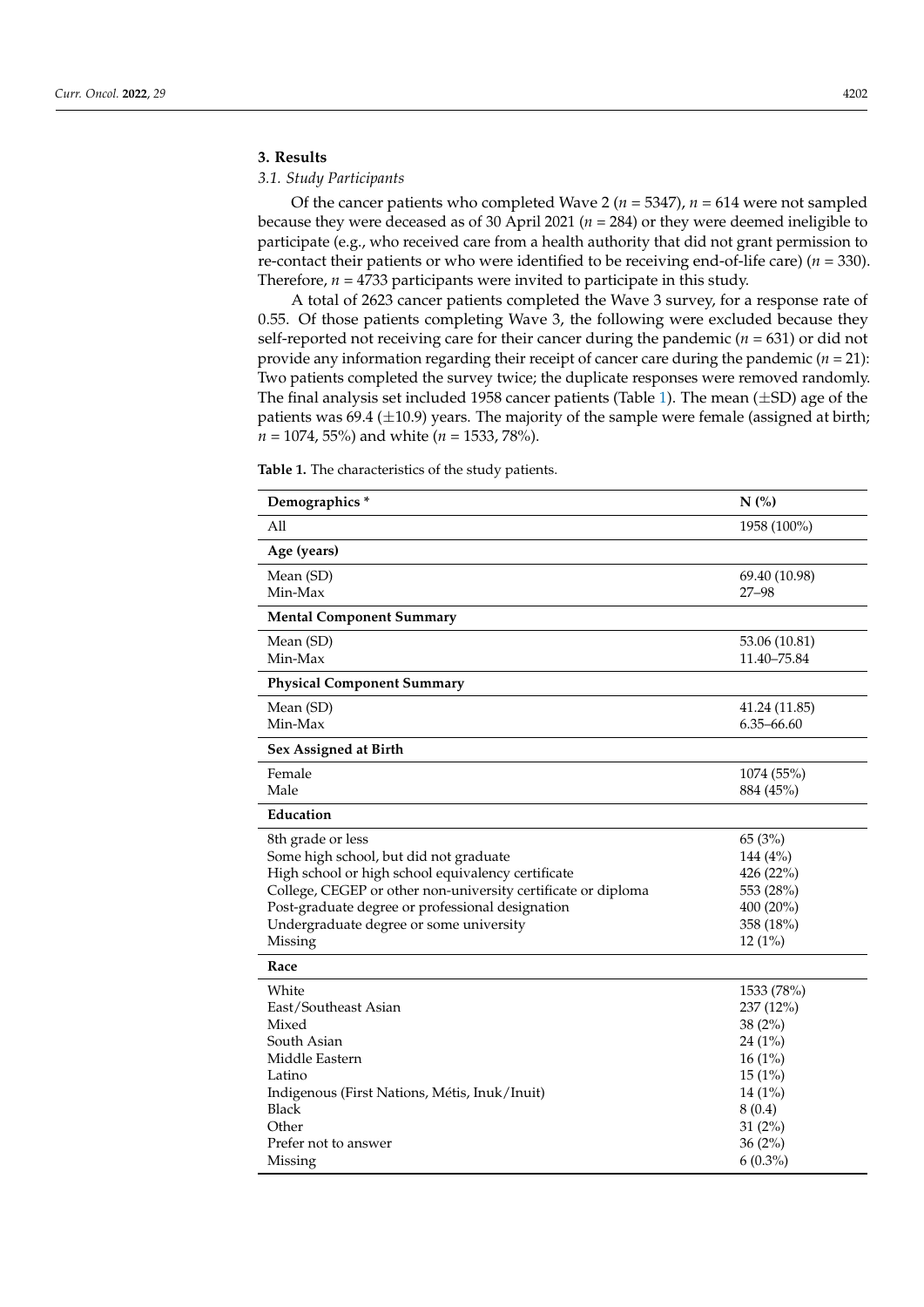**Table 1.** *Cont.*

| Demographics *                           | N(%)                   |
|------------------------------------------|------------------------|
| <b>Health Authority</b>                  |                        |
| Fraser Health<br>Vancouver Island Health | 589 (30%)<br>530 (27%) |
| Vancouver Coastal Health                 | 420 (21%)              |
| Interior Health                          | 355 (18%)              |
| Northern Health                          | 64 (3%)                |
| Region of Residence **                   |                        |
| Urban                                    | 1806 (92%)             |
| Rural                                    | 152 (8%)               |
| Previous Experience with Telehealth      |                        |
| Yes                                      | 630 (32%)              |
| No                                       | 1278 (65%)             |
| Missing                                  | 50 $(3%)$              |
| Tumor Type                               |                        |
| <b>Breast</b>                            | 612 (31%)              |
| Prostate                                 | 365 (19%)              |
| Leukemia                                 | 117(6%)                |
| Multiple Myeloma                         | 85 (4%)                |
| Lung                                     | 75 (4%)                |
| Other blood disorder                     | 62(3%)                 |
| Non-Hodgkin Lymphoma                     | 52 (3%)                |
| Bladder                                  | 50 (3%)                |
| Cervix/uterine/ovarian/vulvar            | 40 $(2%)$              |
| Colorectal                               | 38(2%)                 |
| Melanoma                                 | 19 (1%)                |
| Kidney                                   | 17 (0.9%)              |
| Liver                                    | $14(0.7\%)$            |
| Thyroid                                  | 14 (0.7%)              |
| Non-invasive tumour                      | 13 (0.7%)              |
| Brain or central nervous system          | $10(0.5\%)$            |
| Pancreas                                 | $9(0.5\%)$             |
| Sarcoma                                  | $8(0.4\%)$             |
| Stomach                                  | $8(0.4\%)$             |
| Esophagus                                | $7(0.4\%)$             |
| Oral                                     | $5(0.3\%)$             |
| Hodgkin Lymphoma                         | $3(0.2\%)$             |
| Eye                                      | $2(0.1\%)$             |
| <b>Testis</b>                            | $2(0.1\%)$             |
| Other                                    | 109 (6%)               |
| Missing                                  | $222(11\%)$            |

\* If the value of a sociodemographic variable was missing from the Wave 3 data set, we took the value reported in Wave 2. \*\* If the second digit of patients' postal code was a 0, then it was coded as rural; otherwise it was coded as urban.

The patients' mean  $(\pm SD)$  MCS significantly increased during the pandemic (53.02) ( $\pm$ 10.79)) compared with before the pandemic (50.78 ( $\pm$ 9.99)) ( $t$  = 10.13,  $df$  = 1886,  $p$  < 0.0001). The mean  $(\pm SD)$  PCS of the study patients significantly decreased during the pandemic (41.20 (±11.85)) compared with before the pandemic (42.86 (±10.83)) (*t* = −7.9, *df* = 1895,  $p < 0.0001$ ).

## *3.2. Medical Resources Utilized by Patients*

More patients reported participating in at least one virtual health visit during the pandemic ( $n = 1382, 71\%$ ) than before the pandemic ( $n = 789, 40\%$ ). The frequency of patients who attended at least one phone visit ( $X^2 = 282.83$ ,  $df = 1$ ,  $p < 0.0001$ ) or video visit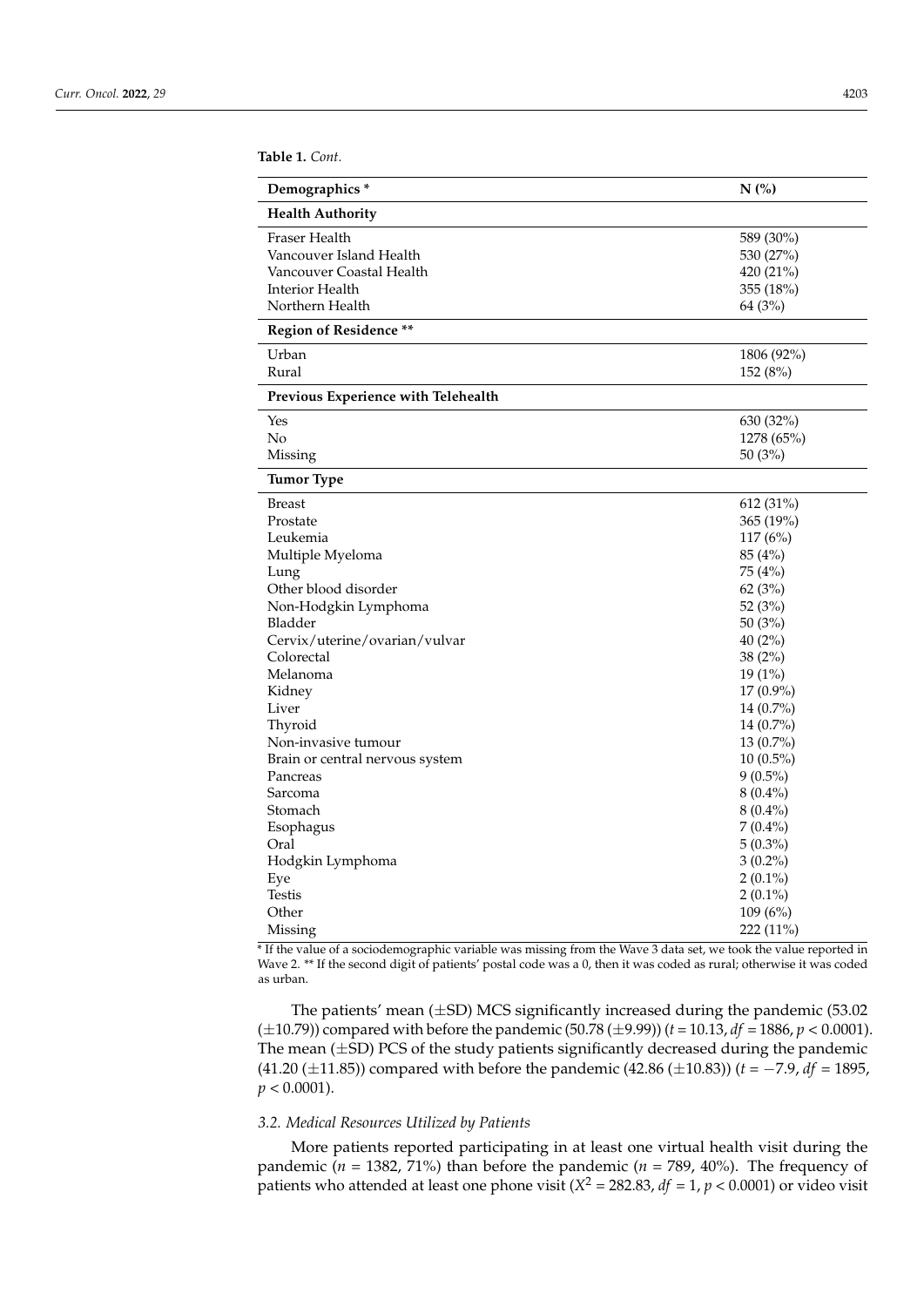$(X^2 = 14.94$ , *df* = 1, *p* < 0.0001) changed significantly during the pandemic compared with before the pandemic (Table [2\)](#page-5-0).

<span id="page-5-0"></span>**Table 2.** The changes in the frequencies of phone and video visits before and during the COVID-19 pandemic.

|                 | Frequency before COVID-19 | <b>Frequency during COVID-19</b> |                 |       |
|-----------------|---------------------------|----------------------------------|-----------------|-------|
|                 |                           | None                             | 1 Visit or More | Total |
| Phone visits *  | <b>None</b>               | 308(18%)                         | 665(39%)        | 973   |
|                 | 1 visit or more           | $177(10\%)$                      | 555 (33%)       | 732   |
|                 | Total                     | 485                              | 1220            | 1705  |
|                 | None                      | 1469 (82%)                       | 146 (8%)        | 1615  |
| Video visits ** | 1 visit or more           | 87(5%)                           | 85(5%)          | 172   |
|                 | Total                     | 1556                             | 231             | 1798  |

 $*$  Frequency missing = 253; \*\* Frequency missing = 171.

Regardless of the survey wave, patients reported more often having phone visits with their regular oncologist whom they consulted with most often and their family doctor (Supplementary Figure S1a). However, phone visits with regular oncologists decreased between the survey waves (before pandemic: *n* = 548, 40%; during pandemic: *n* = 947, 36%), whereas the proportion of phone visits with family doctors increased (before the pandemic:  $n = 353$ , 25%; during the pandemic:  $n = 760$ , 29%). The proportion of patients with at least one phone visit with their family doctor was significantly different ( $X^2$  = 32.6,  $df$  = 1, *p* = 0.0001), even after Bonferroni correction (*p* < 0.0025), during the pandemic compared with before the pandemic.

Patients reported having video visits with their regular oncologists ( $n = 90, 41\%$ ) or another oncologist (*n* = 36, 17%) before the pandemic (Supplementary Figure S1b). Although the proportion of video visits with their regular oncologists decreased during the pandemic ( $n = 103, 33\%)$ , the proportion of video visits with their family doctors increased  $(n = 65, 21\%)$ . However, the proportion of video visits with other types of health care professionals did not change from before to during the pandemic.

## *3.3. Patient Experiences with Telehealth*

Of patients who had at least one telehealth visit during the pandemic, most reported positive experiences with telehealth. In particular, the majority found telehealth visits easy or very easy to use ( $n = 927, 80\%$ ) and helpful or very helpful ( $n = 891, 79\%$ ), and most would probably or definitely recommend telehealth to other patients (*n* = 1032, 87%) (Tables  $3$  and  $4$ ).

| How Easy or Difficult Was It for<br>You to Participate in This Virtual<br>Health/Telehealth Visit? * | N(%)      | Was the Care Advice You Received<br>during Your Virtual Health/<br>Telehealth Visit(s) Helpful? * | N(%       |
|------------------------------------------------------------------------------------------------------|-----------|---------------------------------------------------------------------------------------------------|-----------|
| Very difficult                                                                                       | 17(1%)    | Very unhelpful                                                                                    | 81(7%)    |
| Difficult                                                                                            | 32(3%)    | Unhelpful                                                                                         | 25(2%)    |
| Neither easy nor difficult                                                                           | 188 (16%) | Somewhat helpful                                                                                  | 141 (12%) |
| Easy                                                                                                 | 390 (33%) | Helpful                                                                                           | 509 (45%) |
| Very easy                                                                                            | 537 (46%) | Very helpful                                                                                      | 382 (34%) |
| Missing                                                                                              | 222       | Missing                                                                                           | 244       |

<span id="page-5-1"></span>**Table 3.** The patients' experiences with telehealth visits during the COVID-19 pandemic.

 $*$  Only patients who had telehealth visits were asked to answer these questions ( $n = 1382$ ).

Despite the favorable experiences reported by the patients, a relatively large proportion of patients, with and without telehealth visit experiences during the pandemic, reported that telehealth was not a good alternative to in-person visits ( $n = 657,36\%$ ) and that they would not use telehealth if offered after the COVID-19 pandemic (*n* = 678, 37%).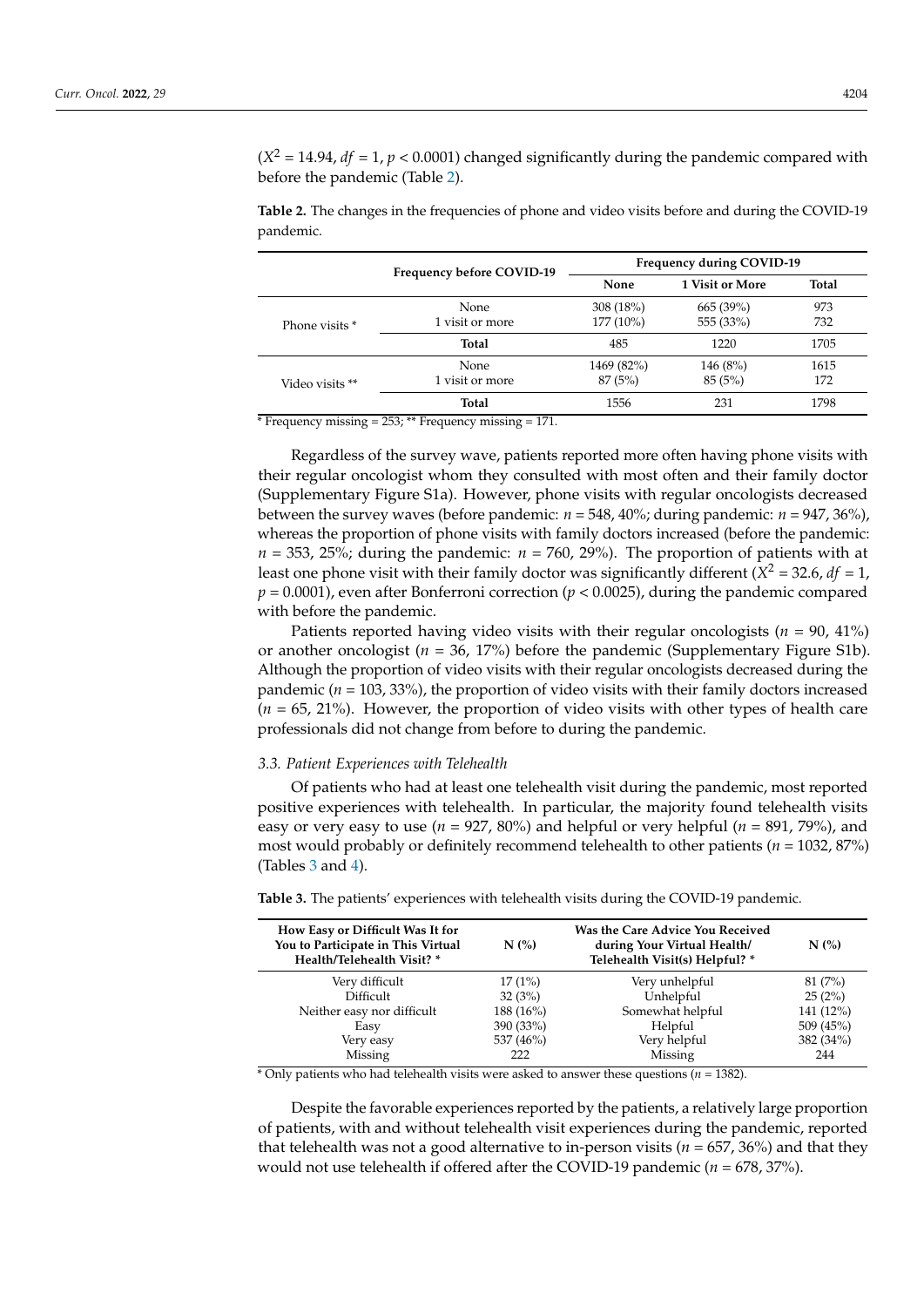|                | Do You Think Virtual<br><b>Health/Telehealth Visits</b><br>Could Be a Good<br>Alternative to In-Person<br>Visits for You in<br>the Future? | <b>Would You Use Virtual</b><br>Health/Telehealth If<br>Offered to You Your Care<br>Providers When the<br>COVID-19 Pandemic<br>Is Over? | Would You<br><b>Recommend Virtual</b><br>Health/Telehealth to<br>Other Patients? * |
|----------------|--------------------------------------------------------------------------------------------------------------------------------------------|-----------------------------------------------------------------------------------------------------------------------------------------|------------------------------------------------------------------------------------|
|                | N(%)                                                                                                                                       | N(%                                                                                                                                     | N(%)                                                                               |
| Definitely no  | 252(14%)                                                                                                                                   | 225(12%)                                                                                                                                | 44(4%)                                                                             |
| Probably no    | 405(22%)                                                                                                                                   | 453 (25%)                                                                                                                               | 101(9%)                                                                            |
| Probably yes   | 761 (42%)                                                                                                                                  | 742 (41%)                                                                                                                               | 545 (46%)                                                                          |
| Definitely yes | 391 (22%)                                                                                                                                  | 399 (22%)                                                                                                                               | 487 (41%)                                                                          |
| Missing        | 149                                                                                                                                        | 139                                                                                                                                     | 205                                                                                |

<span id="page-6-0"></span>**Table 4.** The patients' preferences for using telehealth.

\* Only patients who had telehealth visits were asked to answer this question (*n* = 1382).

## *3.4. Patient Characteristics Affecting Telehealth Experiences*

Not surprisingly, an increase in the number of patients using telehealth was observed during the pandemic ( $n = 1382$ ) compared with before the pandemic ( $n = 463$ ). Patients' ratings of their telehealth experiences changed (*W* = −1780, *p* < 0.0001) during the pandemic (median  $= 9$ ) compared with before the pandemic (median  $= 10$ ).

Using responses from patients reporting telehealth experience ratings at both time points (*n* = 331), patients' perceived ease of participation and patients' education level were identified as significant predictors (Table [5\)](#page-6-1). Patients who perceived participating in telehealth during the pandemic as being at least "neither easy nor difficult" had greater changes in their ratings of telehealth experience from before to during the pandemic compared to patients who perceived participating in telehealth as "difficult or very difficult". Moreover, patients with higher education levels had smaller changes in their ratings of telehealth experience.

<span id="page-6-1"></span>**Table 5.** Patient characteristics affecting changes in telehealth experience ratings.

|                                                         | ß        | <b>SE</b> | <b>Statistic</b> | DF      |
|---------------------------------------------------------|----------|-----------|------------------|---------|
| Intercept                                               | $-2.759$ | 1.611     | $-1.713$         | 184.270 |
| Age                                                     | $-0.011$ | 0.015     | $-0.725$         | 165.699 |
| Female                                                  | $-0.082$ | 0.288     | $-0.285$         | 229.413 |
| Urban                                                   | $-0.168$ | 0.387     | $-0.435$         | 210.625 |
| White                                                   | $-0.083$ | 0.443     | $-0.188$         | 233.269 |
| College or more **                                      | $-0.616$ | 0.304     | $-2.030$         | 213.659 |
| Report of neither easy nor difficult<br>participation * | 2.010    | 1.021     | 1.969            | 76.195  |
| Report of easy participation ***                        | 3.717    | 0.927     | 4.011            | 90.480  |
| Interior Health                                         | 0.535    | 0.520     | 1.030            | 130.482 |
| Fraser Health                                           | $-0.244$ | 0.611     | $-0.400$         | 164.625 |
| Vancouver Island                                        | $-0.012$ | 0.356     | $-0.035$         | 200.265 |
| Northern Health                                         | $-0.565$ | 0.539     | $-1.048$         | 184.819 |
| MCS in wave 2                                           | $-0.004$ | 0.017     | $-0.247$         | 171.569 |
| PCS in wave 2                                           | 0.014    | 0.015     | 0.992            | 216.332 |
| Change in MCS from wave 2 to 3                          | 0.007    | 0.016     | 0.456            | 191.044 |
| Change in PCS from wave 2 to 3                          | 0.002    | 0.017     | 0.106            | 205.422 |

Abbreviations: DF, degree of freedom; MCS, Mental Component Score; PCS, Physical Component Score; SE, standard error. Referent categories for categorical variables: Sex, male; Region of residence, rural; Race, non-white; Education, high school or less; Perceived ease of participation, difficult participation; Health authority, Vancouver Coastal Health. \* 0.05 < *p* < 0.1; \*\* 0.01< *p* < 0.05; \*\*\* *p* < 0.01.

## *3.5. Patient Characteristics Affecting Preferences to Use Telehealth in the Future*

Of patients who reported having used telehealth during the pandemic (*n* = 1382), age, sex, previous experience with telehealth, region of residence, education, ease of participation in telehealth visits, and MCS were significant predictors of their preference to use telehealth in the future (Table [6\)](#page-7-0). Specifically, older female patients with an education level of high school or less who live in urban areas, have lower MCS, and perceive telehealth as difficult or very difficult to use had lower preferences for using telehealth if it is offered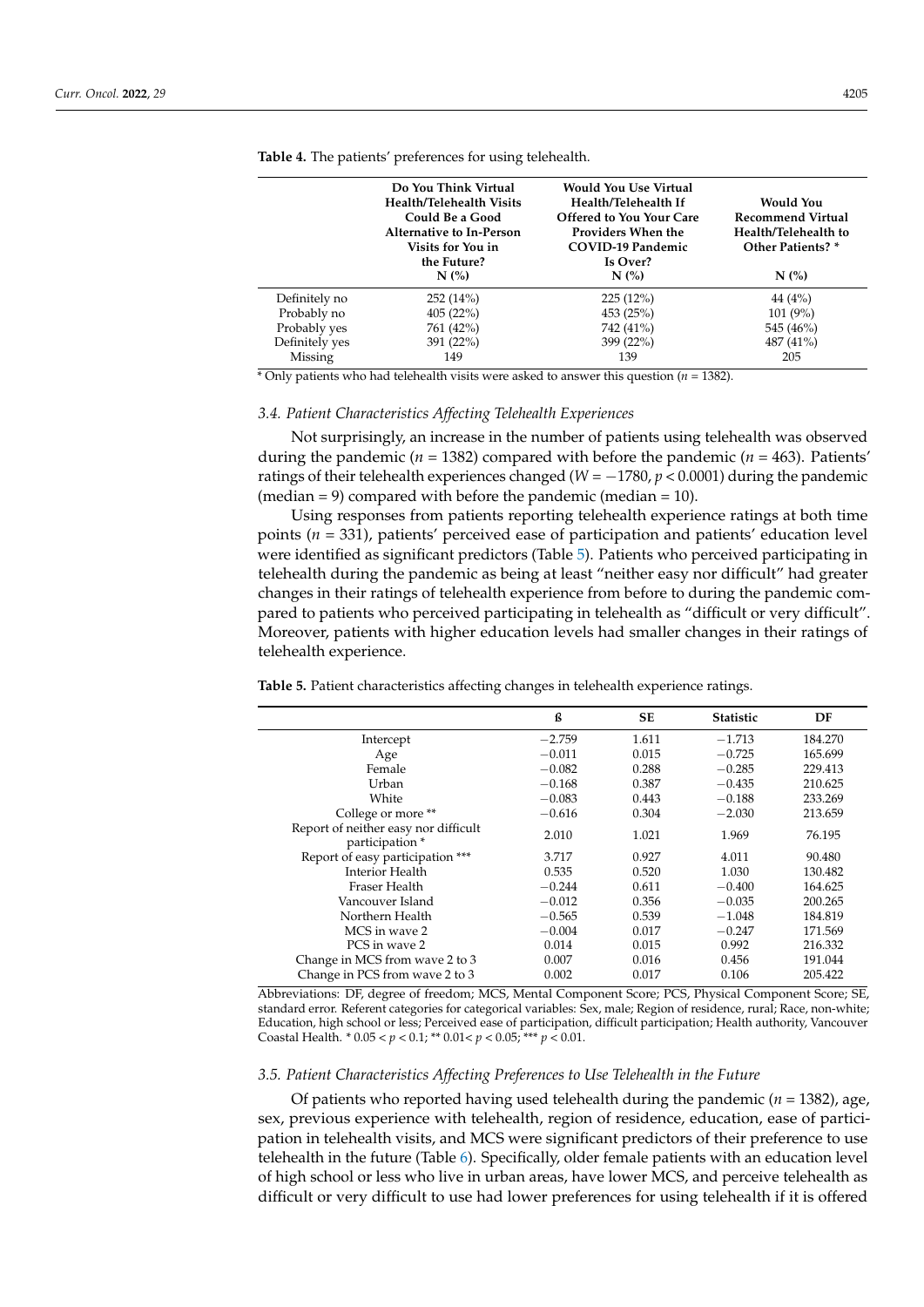after the COVID-19 pandemic is over. The results show that patients with previous experience with telehealth are 1.5 times more likely to indicate that they would use telehealth in the future compared with those without this experience. Additionally, patients who perceived participation in telehealth visits as "neither easy nor difficult" and as "easy" are approximately 11.4 and 29.7 times, respectively, more likely to prefer to use telehealth in the future compared with those who reported participating in telehealth to be difficult.

|                                                           | ß        | <b>SE</b> | <b>Odds Ratio</b><br>$(95\% \text{ CI})$ |
|-----------------------------------------------------------|----------|-----------|------------------------------------------|
| Intercept                                                 | $-0.845$ | 0.925     | $0.429(0.069 - 2.644)$                   |
| Age ***                                                   | $-0.026$ | 0.007     | $0.973(0.961 - 0.987)$                   |
| Previous experience with telehealth ***                   | 0.375    | 0.135     | 1.456 (1.116-1.898)                      |
| Female <sup>**</sup>                                      | $-0.291$ | 0.144     | $0.748(0.564 - 0.992)$                   |
| Urban <sup>*</sup>                                        | $-0.571$ | 0.297     | $0.565(0.315 - 1.012)$                   |
| White *                                                   | 0.317    | 0.174     | $1.373(0.977 - 1.930)$                   |
| College or more **                                        | 0.329    | 0.149     | 1.391 (1.036-1.867)                      |
| Report of neither easy nor difficult<br>participation *** | 2.430    | 0.601     | 11.359 (3.483-37.052)                    |
| Report of easy participation ***                          | 3.393    | 0.588     | 29.751 (9.344–94.732)                    |
| Interior Health                                           | $-0.046$ | 0.205     | $0.955(0.639 - 1.429)$                   |
| Fraser Health                                             | $-0.027$ | 0.223     | $0.973(0.628 - 1.508)$                   |
| Vancouver Island                                          | $-0.055$ | 0.207     | $0.947(0.630-1.422)$                     |
| Northern Health                                           | $-0.080$ | 0.411     | $0.923(0.412 - 2.069)$                   |
| MCS in wave $3**$                                         | 0.0130   | 0.006     | $1.013(1.001 - 1.025)$                   |
| PCS in wave 3                                             | $-0.007$ | 0.006     | $0.993(0.982 - 1.005)$                   |

<span id="page-7-0"></span>**Table 6.** Patient characteristics affecting preference to use telehealth in the future.

Abbreviations: CI, confidence interval; DF, degree of freedom; MCS, Mental Component Score; PCS, Physical Component Score; SE, standard error. Referent categories for the categorical variables: Previous experience, no; Sex, male; Region of residence, rural; Race, non-white; Education, high school or less; Perceived ease of participation, difficult; Health authority, Vancouver Coastal Health. \* 0.05 < *p* < 0.1; \*\* 0.01 < *p* < 0.05; \*\*\* *p* < 0.01.

## **4. Discussion**

The study findings demonstrated that the proportion of telehealth visits increased during the COVID-19 pandemic; this is consistent with other reports [\[34\]](#page-11-11). We found a higher proportion of telehealth visits with oncologists and family doctors compared with other health care professionals (e.g., nurse, psychiatrist, psychologist); this may be a result of a few factors. First, the higher proportion of virtual oncology visits may be a result of a BC pilot project launched in 2018 to deliver follow-up cancer care virtually by oncologists [\[35\]](#page-11-12). Second, the College of Family Physicians of Canada developed a framework to improve patients' cancer care experiences during the pandemic. Specifically, family doctors were encouraged to transition to telehealth, provide supportive care, and collaborate with the cancer care team to ensure the continuity of care [\[36\]](#page-11-13). The recommended responsibilities of family doctors may explain the increased frequency in phone visits during the pandemic. Third, telehealth visits with family doctors were covered under public health insurance even before the COVID-19 pandemic, making it easier for patients to access this service [\[35\]](#page-11-12). Immediately after the start of the pandemic, public health insurance approved the use of phone visits, which enabled physicians to provide health care via the phone to reduce the risk of COVID-19 exposure while increasing health care accessibility to patients who do not have access to video communication [\[37\]](#page-11-14).

Similar to the results in Canada and elsewhere [\[18\]](#page-10-17), we found that phone visits were more commonly used than video visits. This may be a result of different factors, such as organizations' telehealth infrastructures, patient and clinician preferences, and patients' demographics (i.e., age, race) including access to technology (e.g., phone vs computer) [\[27](#page-11-4)[,38\]](#page-11-15). Phone visits do not require high digital literacy or internet accessibility, whereas video visits may require more IT support and higher network bandwidth, thus making the phone a more equitable and accessible option [\[39\]](#page-11-16). The type of telehealth visit (i.e., phone vs video) is not associated with social vulnerability (i.e., socioeconomic status, transportation, disability, unemployment) [\[27\]](#page-11-4), or patients' satisfaction with their care [\[40](#page-11-17)[,41\]](#page-11-18). Previous studies have stated that both patients and health care providers prefer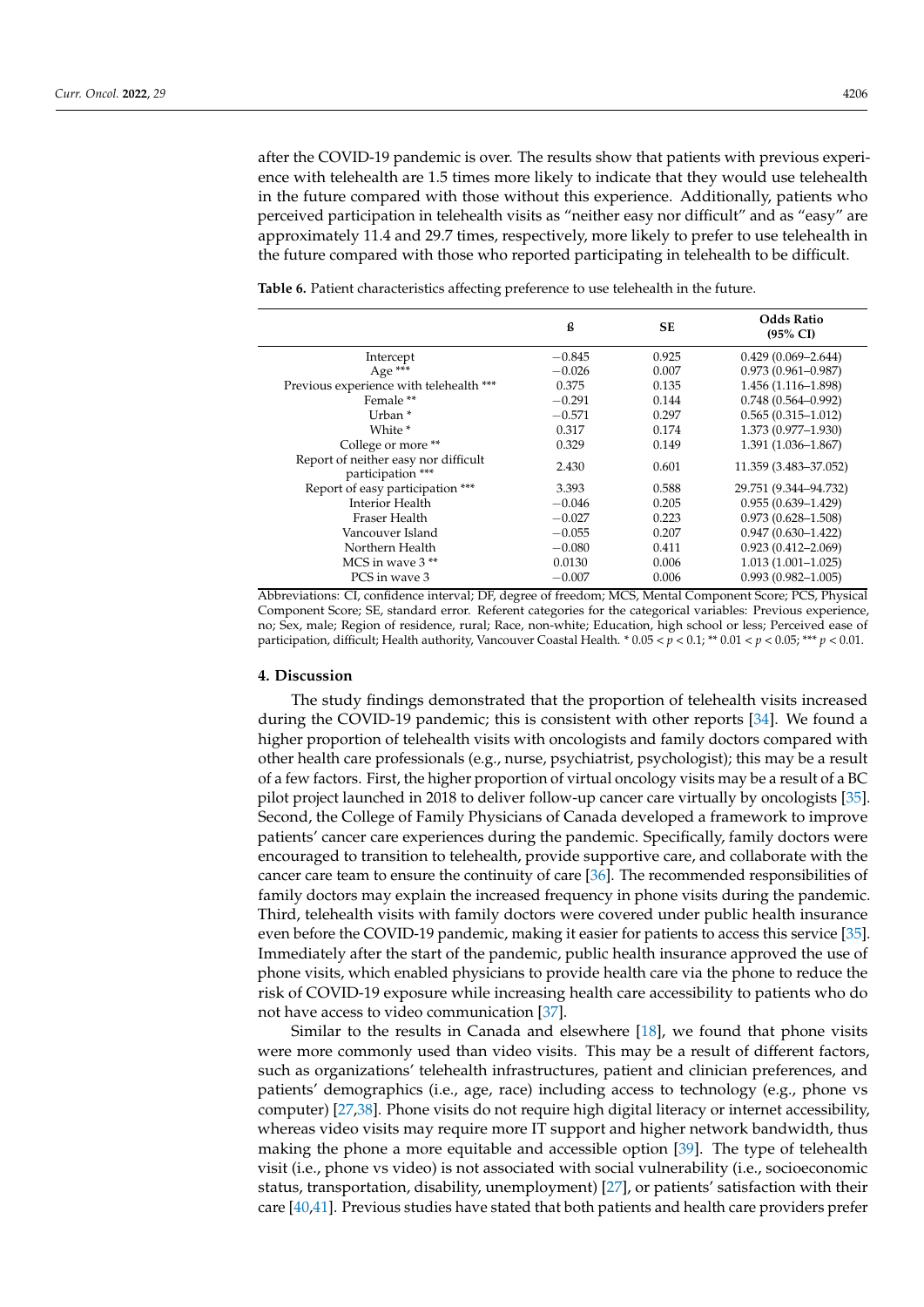video over the phone as it allows for better nonverbal communication and clinician-patient relationships [\[10](#page-10-9)[,16–](#page-10-14)[18,](#page-10-17)[42\]](#page-11-19) To support these preferences, health organizations can improve their patients' digital literacy by offering training sessions or a telehealth patient navigator.

Cancer patients in this study found telehealth visits to be easy to participate in (80%) and helpful (79%); they would recommend telehealth visits to other patients (87%). However, a relatively large proportion of them do not think telehealth is a good alternative to in-person visits (36%) and would not use telehealth if it were offered to them after the COVID-19 pandemic is over (37%). This mixed result aligns with previous work in this area. Some studies found that patients' overall satisfaction with telehealth is high [\[9](#page-10-7)[,10](#page-10-9)[,12](#page-10-10)[–21\]](#page-10-11). Reducing exposure to COVID-19 [\[15](#page-10-12)[,22\]](#page-10-13), including the timeand money-saving benefits of telehealth, promotes telehealth visits as a favorable option during the pandemic [\[10](#page-10-9)[,16](#page-10-14)[,17](#page-10-15)[,20](#page-10-16)[,22–](#page-10-13)[24,](#page-11-0)[43,](#page-11-20)[44\]](#page-11-21). Despite its benefits, some patients felt that telehealth is not a good alternative to in-person visits because it does not optimize patients' experience (e.g., no physical examinations) (43,44), and may compromise clinician-patient relationship, cybersecurity, and health care accessibility [\[12](#page-10-10)[,25\]](#page-11-1). Moreover, the lack of emotional support, the varying levels of involvement of family and friends in care, the lack of resources and referrals, and being on active treatment have been shown to negatively affect patients' satisfaction with telehealth [\[10,](#page-10-9)[45\]](#page-11-22).

Our results demonstrated that patients' ratings of their experiences with telehealth reduced slightly during the COVID-19 pandemic. Before the pandemic, telehealth was perceived to be an add-on to their regular, in-person care. Patients were provided with the option of telehealth visits, resulting in a higher satisfaction with telehealth visits. The timing of our Wave 3 survey coincided with the third wave of the pandemic, when telehealth visits were more readily being offered to patients. The patients' worse experiences with telehealth may be a result of not being provided the choice of in-person versus remote visits.

The findings from our study further add to the evidence that telehealth may disproportionately benefit more advantaged populations. We found that patients with lower education levels and those who perceived telehealth to be difficult or very difficult had larger changes in their ratings of their telehealth experience. These findings are critical for future policy making and for developing health care infrastructure that ensures access to high-quality, person-centered care. Other sociodemographic factors such as race, age, culture, and immigration status have been shown to influence patients' ability to have successful telehealth appointments, which in turn can worsen patients' access to health services [\[9,](#page-10-7)[25](#page-11-1)[,27](#page-11-4)[,46\]](#page-11-23). Previous studies have shown that during the pandemic, patients who were older, had shorter treatment duration, identified as a visible minority, were foreign born, were in linguistic isolation, or had recently immigrated had lower preferences for receiving telehealth for their cancer care [\[9](#page-10-7)[,13](#page-10-18)[,15](#page-10-12)[,18](#page-10-17)[,24,](#page-11-0)[26\]](#page-11-3).

In our study, females indicated lower preferences to use telehealth in the future; this is contrary to other reports that demonstrated that female cancer patients had greater satisfaction with telehealth during the COVID-19 pandemic  $[9,47]$  $[9,47]$ . These studies, however, did not focus on patients' preferences for telehealth when provided with a choice between in-person and virtual visits in the future. This finding highlights that the possible sex and gender differences in the future uptake of telehealth visits need to be explored further using qualitative methodology to gain a richer understanding in intersectionality between the concepts of sex and gender.

Our findings support the reduction of the rural-urban disparities in cancer care through the use of telehealth by improving health care access in rural communities [\[48](#page-11-25)[,49\]](#page-12-0). Cancerrelated symptoms (e.g., pain and discomfort) impose mental and physical hardship to patients, which may make traveling to access cancer care challenging. Patients from rural areas of BC have indicated high satisfaction with telehealth. They have a preference for video over phone visits and for telehealth as a supplement to rather than a replacement for in-person visits [\[50\]](#page-12-1).

Our results showed that the mental health of cancer patients significantly increased during the pandemic. In line with our results, another longitudinal study found that HRQL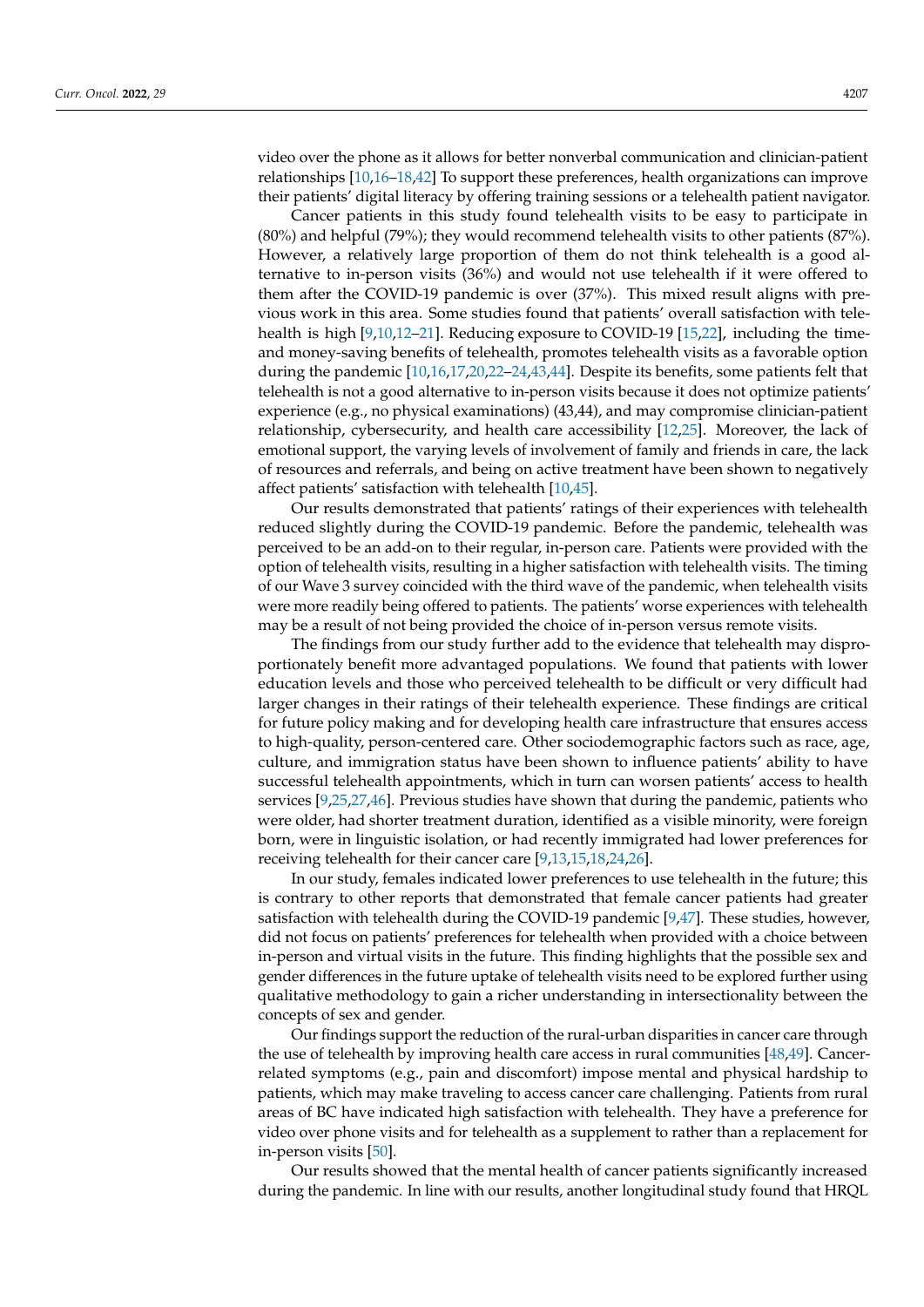of cancer patients was not affected as a result of the pandemic [\[51\]](#page-12-2). Given that COVID-19 restrictions applied to everyone with and without cancer, cancer patients did not feel they were missing out on anything by staying at home [\[52\]](#page-12-3). Moreover, they did not have to face difficult social interactions that required disclosing and explaining their diagnosis, which gave them a sense of relief and control [\[52\]](#page-12-3). Despite the anxiety, depression, and isolation following the COVID-19 pandemic, data suggest that some cancer patients appreciated the opportunity to stay at home and spend time with their families during the pandemic [\[52](#page-12-3)[,53\]](#page-12-4).

## **5. Limitations**

This study contains a large number of patient responses regarding their telehealth experiences before and during the pandemic. However, patients providing survey responses may be subjected to selection bias, which may influence the overall generalizability of the results. Our data may not include populations that face a disproportionate burden of health and social inequities (e.g., unstable housing, food insecurity, mental health, and substance use challenges); therefore, their experiences of cancer care during the pandemic may not be captured as they may not have attended a telehealth visit or may not have participated in our survey. Our survey was only available in English or the three most commonly spoken non-English languages in BC. As such, it is possible that important and divergent perspectives of patients who could not complete the survey may have been missed. Furthermore, we did not verify the patients' self-reported responses regarding whether they attended a telehealth visit during the pandemic; as a result, we have plans to link survey responses with BC Cancer health care utilization data. Wave 2 survey responses were collected between January and May 2020 for those patients receiving active treatment between July and October 2019; as such, patient responses to the Wave 2 survey may have been confounded by their experiences during the start of the pandemic. Our future work will include accessing survey responses from Wave 1 to have an unbiased beforepandemic sample. Further, conducting a longitudinal analysis will provide us with a better understanding of the evolution of patient experiences with telehealth. The study patients were also given the opportunity to provide written feedback regarding their experiences with telehealth in the survey, which we will analyze to gain a richer picture of cancer patients' experiences.

## **6. Conclusions**

The increased use of telehealth during the pandemic allowed cancer patients access to their health care team while reducing their risk of exposure to COVID-19. While telehealth is associated with benefits, we found that patients' experiences with telehealth were not equitable. The need to optimize cancer care and enhance equitable access to high-quality telehealth care is important as we navigate into post-pandemic cancer care.

**Supplementary Materials:** The following supporting information can be downloaded at: [https:](https://www.mdpi.com/article/10.3390/curroncol29060335/s1) [//www.mdpi.com/article/10.3390/curroncol29060335/s1,](https://www.mdpi.com/article/10.3390/curroncol29060335/s1) Figure S1: Proportion of phone (1a) and video (1b) visits with various health care professionals before and during the COVID-19 pandemic.

**Author Contributions:** Conceptualization, H.M.-C. and S.P; methodology, H.M.-C. and S.P.; formal analysis, S.I.-N., L.M. and H.M.-C.; writing—original draft preparation, S.I.-N., L.M. and H.M.-C.; writing—review and editing, R.H., S.I.-N., L.L., L.M., H.M.-C., C.M. and S.P.; supervision, H.M.-C. and S.P.; project administration, H.M.-C., S.I.-N. and S.P.; funding acquisition, S.P. All authors have read and agreed to the published version of the manuscript.

**Funding:** This research was funded by the Canadian Centre for Applied Research in Cancer Control (ARCC). ARCC is funded through a Canadian Cancer Society grant (2015-703549).

**Institutional Review Board Statement:** The study was approved by the Research Ethics Board at BC Cancer (H20-01836 on 23 September 2020).

**Informed Consent Statement:** Informed consent was obtained from all subjects involved in the study.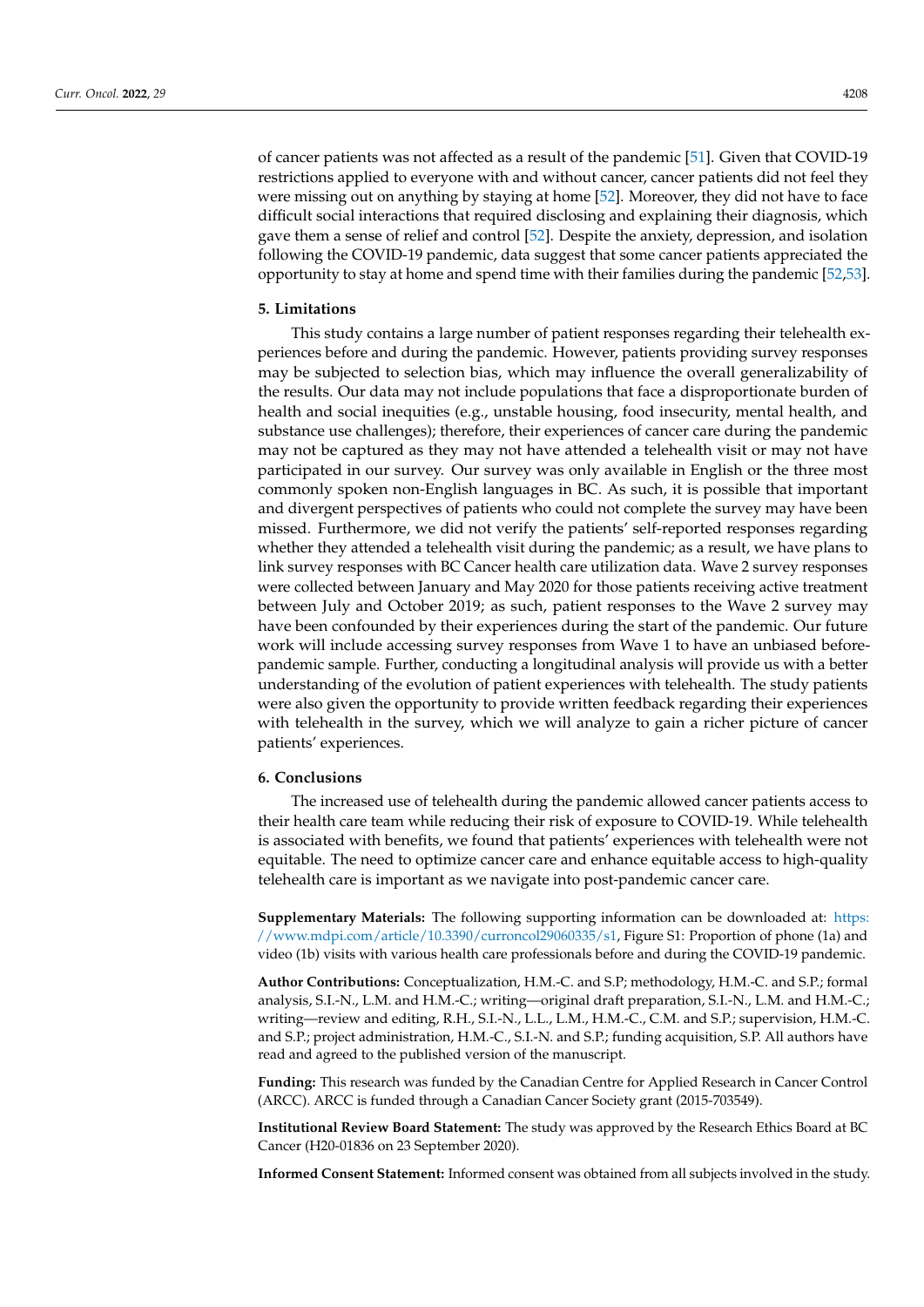**Data Availability Statement:** The de-identified data supporting the findings of this article will be made available by the authors upon reasonable request.

**Acknowledgments:** The authors would like to thank the cancer patients who shared their experiences through the survey study. We would also like to thank Lena Cuthbertson, Jonathan Simkin, and Cindy Stock for supporting the data access for the analysis.

**Conflicts of Interest:** The authors declare no conflict of interest.

## **References**

- <span id="page-10-0"></span>1. Liang, W.; Guan, W.; Chen, R.; Wang, W.; Li, J.; Xu, K.; Li, C.; Ai, Q.; Lu, W.; Liang, H.; et al. Cancer patients in SARS-CoV-2 infection: A nationwide analysis in China. *Lancet Oncol.* **2020**, *21*, 335–337. [\[CrossRef\]](http://doi.org/10.1016/S1470-2045(20)30096-6)
- 2. Wang, H.; Zhang, L. Risk of COVID-19 for patients with cancer. *Lancet Oncol.* **2020**, *21*, e181. [\[CrossRef\]](http://doi.org/10.1016/S1470-2045(20)30149-2)
- <span id="page-10-1"></span>3. Al-Quteimat, O.M.; Amer, A.M. The impact of the COVID-19 pandemic on cancer patients. *Am. J. Clin. Oncol.* **2020**, *43*, 452–455. [\[CrossRef\]](http://doi.org/10.1097/COC.0000000000000712)
- <span id="page-10-2"></span>4. Harky, A.; Chiu, C.M.; Yau, T.H.L.; Lai, S.H.D. Cancer patient care during COVID-19. *Cancer Cell* **2020**, *37*, 749–750. [\[CrossRef\]](http://doi.org/10.1016/j.ccell.2020.05.006)
- <span id="page-10-3"></span>5. Hanna, T.P.; Evans, G.A.; Booth, C.M. Cancer, COVID-19 and the precautionary principle: Prioritizing treatment during a global pandemic. *Nat. Rev. Clin. Oncol.* **2020**, *17*, 268–270. [\[CrossRef\]](http://doi.org/10.1038/s41571-020-0362-6)
- <span id="page-10-4"></span>6. Yashavantha Rao, H.C.; Siddeeqh, S.; Taqui, S.N. Caring for cancer patients during COVID-19 global pandemic: Risk factors and precautionary principle. *Int. J. Clin. Pract.* **2021**, *75*, e14141. [\[CrossRef\]](http://doi.org/10.1111/ijcp.14141)
- <span id="page-10-5"></span>7. Mehrotra, A.; Ray, K.; Brockmeyer, D.M.; Barnett, M.L.; Bender, J.A. Rapidly converting to "virtual practices": Outpatient care in the era of Covid-19. *NEJM Catal. Innov. Care Deliv.* **2020**, *1*.
- <span id="page-10-6"></span>8. Shirke, M.M.; Shaikh, S.A.; Harky, A. Tele-oncology in the COVID-19 era: The way forward? *Trends Cancer* **2020**, *6*, 547–549. [\[CrossRef\]](http://doi.org/10.1016/j.trecan.2020.05.013)
- <span id="page-10-7"></span>9. Berlin, A.; Lovas, M.; Truong, T.; Melwani, S.; Liu, J.; Liu, Z.A.; Badzynski, A.; Carpenter, M.B.; Virtanen, C.; Morley, L.; et al. Implementation and outcomes of virtual care across a tertiary cancer center during COVID-19. *JAMA Oncol.* **2021**, *7*, 597–602. [\[CrossRef\]](http://doi.org/10.1001/jamaoncol.2020.6982)
- <span id="page-10-9"></span>10. Watson, L.; Qi, S.; Delure, A.; Link, C.; Photitai, E.; Chmielewski, L.; Hildebrand, A.; Ruether, D.; Rawson, K. Virtual cancer care during the COVID-19 pandemic in Alberta: Evidence from a mixed methods evaluation and key learnings. *JCO Oncol. Pract.* **2021**, *17*, e1354–e1361. [\[CrossRef\]](http://doi.org/10.1200/OP.21.00144)
- <span id="page-10-8"></span>11. BC Cancer. BC Cancer Embraces Virtual Health during COVID-19. 2020. Available online: [http://www.bccancer.bc.ca/about/](http://www.bccancer.bc.ca/about/news-stories/stories/bc-cancer-embraces-virtual-health-during-covid-19) [news-stories/stories/bc-cancer-embraces-virtual-health-during-covid-19](http://www.bccancer.bc.ca/about/news-stories/stories/bc-cancer-embraces-virtual-health-during-covid-19) (accessed on 5 March 2022).
- <span id="page-10-10"></span>12. Ambrosini, F.; Di Stasio, A.; Mantica, G.; Cavallone, B.; Serao, A. COVID-19 pandemic and uro-oncology follow-up: A "virtual" multidisciplinary team strategy and patients' satisfaction assessment. *Arch. Ital. Urol. Androl.* **2020**, *92*. [\[CrossRef\]](http://doi.org/10.4081/aiua.2020.2.78) [\[PubMed\]](http://www.ncbi.nlm.nih.gov/pubmed/32597103)
- <span id="page-10-18"></span>13. Cadili, L.; DeGirolamo, K.; Ma, C.S.-Y.; Chen, L.; McKevitt, E.; Pao, J.-S.; Dingee, C.; Bazzarelli, A.; Warburton, R. The breast cancer patient experience of telemedicine during COVID-19. *Ann. Surg. Oncol.* **2022**, *29*, 2244–2252. [\[CrossRef\]](http://doi.org/10.1245/s10434-021-11103-w) [\[PubMed\]](http://www.ncbi.nlm.nih.gov/pubmed/34820744)
- 14. Di Lalla, V.; Patrick, H.; Siriani-Ayoub, N.; Kildea, J.; Hijal, T.; Alfieri, J. Satisfaction among cancer patients undergoing radiotherapy during the COVID-19 pandemic: An institutional experience. *Curr. Oncol.* **2021**, *28*, 1507–1517. [\[CrossRef\]](http://doi.org/10.3390/curroncol28020142) [\[PubMed\]](http://www.ncbi.nlm.nih.gov/pubmed/33920247)
- <span id="page-10-12"></span>15. Hasson, S.P.; Waissengrin, B.; Shachar, E.; Hodruj, M.; Fayngor, R.; Brezis, M.; Nikolaevski-Berlin, A.; Pelles, S.; Safra, T.; Geva, R.; et al. Rapid implementation of telemedicine during the COVID-19 pandemic: Perspectives and preferences of patients with cancer. *Oncologist* **2021**, *26*, e679–e685. [\[CrossRef\]](http://doi.org/10.1002/onco.13676) [\[PubMed\]](http://www.ncbi.nlm.nih.gov/pubmed/33453121)
- <span id="page-10-14"></span>16. Howden, K.; Glidden, C.; Romanescu, R.G.; Hatala, A.; Scott, I.; Deleemans, J.; Chalifour, K.; Eaton, G.; Gupta, A.A.; Bolton, J.M.; et al. A cross-sectional survey exploring the impact of the COVID-19 pandemic on the cancer care of adolescents and young adults. *Curr. Oncol.* **2021**, *28*, 3201–3213. [\[CrossRef\]](http://doi.org/10.3390/curroncol28040278)
- <span id="page-10-15"></span>17. Lopez, C.J.; Edwards, B.; Langelier, D.M.; Chang, E.K.; Chafranskaia, A.; Jones, J.M. Delivering virtual cancer rehabilitation programming during the first 90 days of the COVID-19 pandemic: A multimethod study. *Arch. Phys. Med. Rehabil.* **2021**, *102*, 1283–1293. [\[CrossRef\]](http://doi.org/10.1016/j.apmr.2021.02.002)
- <span id="page-10-17"></span>18. Loree, J.M.; Dau, H.; Rebić, N.; Howren, A.; Gastonguay, L.; McTaggart-Cowan, H.; Gill, S.; Raghav, K.; De Vera, M.A. Virtual oncology appointments during the initial wave of the COVID-19 pandemic: An international survey of patient perspectives. *Curr. Oncol.* **2021**, *28*, 671–677. [\[CrossRef\]](http://doi.org/10.3390/curroncol28010065)
- 19. Mullally, W.J.; Greene, J.; Jordan, E.; Horgan, A.; Calvert, P.; O'Connor, M. Cancer patients' satisfaction with virtual clinics in Ireland during COVID-19. *Res. Square* **2020**. [\[CrossRef\]](http://doi.org/10.21203/rs.3.rs-92581/v1)
- <span id="page-10-16"></span>20. Smrke, A.; Younger, E.; Wilson, R.; Husson, O.; Farag, S.; Merry, E.; Macklin-Doherty, A.; Cojocaru, E.; Arthur, A.; Benson, C. Telemedicine during the COVID-19 pandemic: Impact on care for rare cancers. *JCO Glob. Oncol.* **2020**, *6*, 1046–1051. [\[CrossRef\]](http://doi.org/10.1200/GO.20.00220)
- <span id="page-10-11"></span>21. Tashkandi, E.; BaAbdullah, M.; Zeeneldin, A.; AlAbdulwahab, A.; Elemam, O.; Elsamany, S.; Alfayez, M.; Dabash, Y.; Khayat, E.; Hassanin, F.; et al. Optimizing the communication with cancer patients during the COVID-19 pandemic: Patient perspectives. *Patient Prefer. Adherence* **2020**, *14*, 1205–1212. [\[CrossRef\]](http://doi.org/10.2147/PPA.S263022)
- <span id="page-10-13"></span>22. Chang, P.J.; Jay, G.M.; Kalpakjian, C.; Andrews, C.; Smith, S. Patient and provide-reported satisfaction of cancer rehabilitation telemedicine visits during the COVID -19 pandemic. *PM&R* **2021**, *13*, 1362–1368. [\[CrossRef\]](http://doi.org/10.1002/pmrj.12552)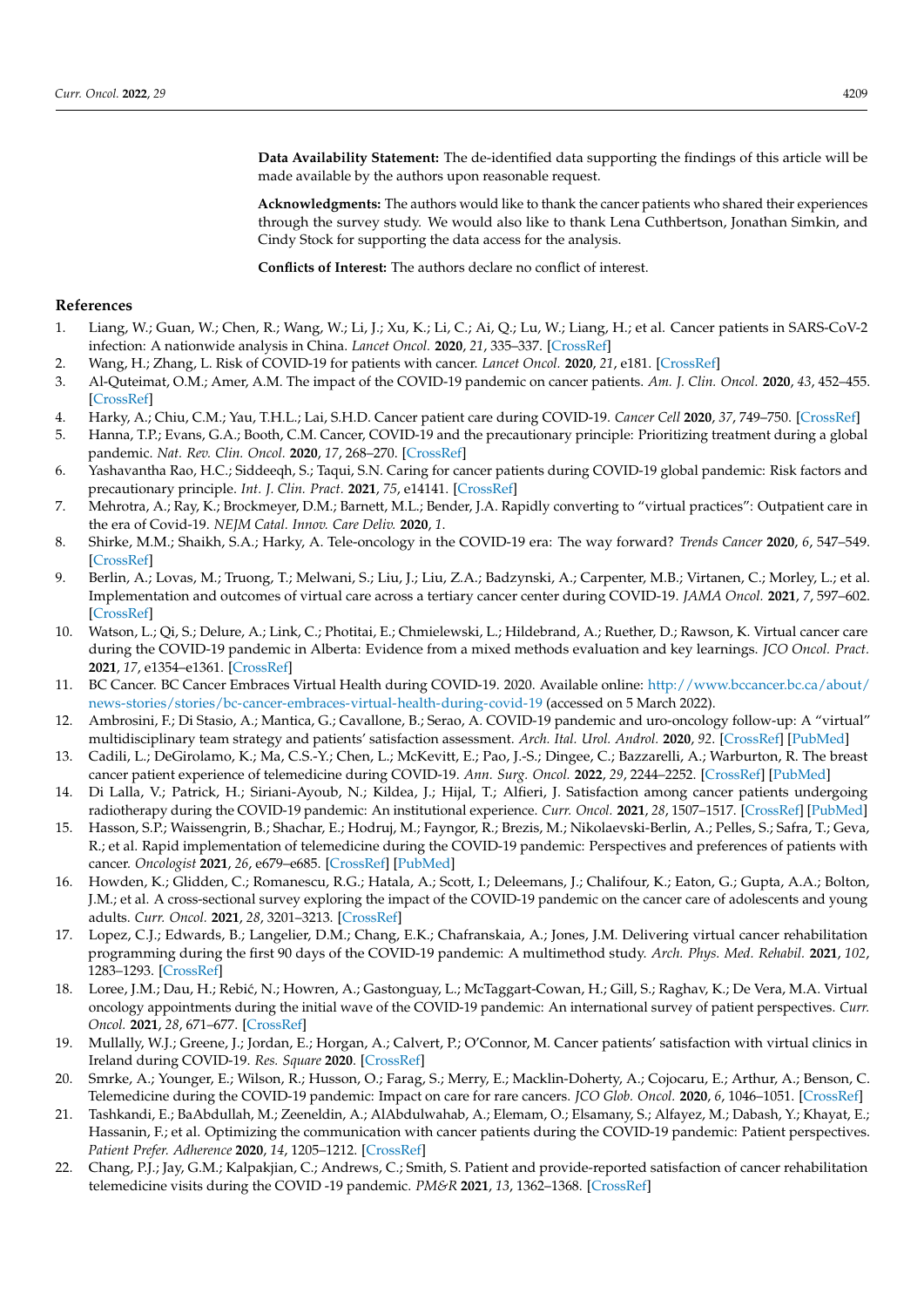- <span id="page-11-2"></span>23. Arem, H.; Moses, J.; Cisneros, C.; Blondeau, B.; Nekhlyudov, L.; Killackey, M.; Pratt-Chapman, M.L. Cancer provider and survivor experiences with telehealth during the COVID-19 pandemic. *JCO Oncol. Pract.* **2021**, *18*, e452–e461. [\[CrossRef\]](http://doi.org/10.1200/OP.21.00401) [\[PubMed\]](http://www.ncbi.nlm.nih.gov/pubmed/34714706)
- <span id="page-11-0"></span>24. Gotlib Conn, L.; Tahmasebi, H.; Meti, N.; Wright, F.C.; Thawer, A.; Cheung, M.; Singh, S. Cancer treatment during COVID-19: A qualitative analysis of patient-perceived risks and experiences with virtual care. *J. Patient Exp.* **2021**, *8*. [\[CrossRef\]](http://doi.org/10.1177/23743735211039328) [\[PubMed\]](http://www.ncbi.nlm.nih.gov/pubmed/34485693)
- <span id="page-11-1"></span>25. Broom, A.; Kenny, K.; Page, A.; Cort, N.; Lipp, E.S.; Tan, A.C.; Ashley, D.M.; Walsh, K.M.; Khasraw, M. The paradoxical effects of COVID-19 on cancer care: Current context and potential lasting impacts. *Clin. Cancer Res.* **2020**, *26*, 5809–5813. [\[CrossRef\]](http://doi.org/10.1158/1078-0432.CCR-20-2989) [\[PubMed\]](http://www.ncbi.nlm.nih.gov/pubmed/32816894)
- <span id="page-11-3"></span>26. Kilgour, H.M.; Galica, J.; Oliffe, J.L.; Haase, K.R. The needs of older adult cancer survivors during COVID-19: Implications for oncology nursing. *Semin. Oncol. Nurs.* **2021**, *37*, 151229. [\[CrossRef\]](http://doi.org/10.1016/j.soncn.2021.151229)
- <span id="page-11-4"></span>27. McAlarnen, L.A.; Tsaih, S.W.; Aliani, R.; Simske, N.M.; Hopp, E.E. Virtual visits among gynecologic oncology patients during the COVID-19 pandemic are accessible across the social vulnerability spectrum. *Gynecol. Oncol.* **2021**, *162*, 4–11. [\[CrossRef\]](http://doi.org/10.1016/j.ygyno.2021.04.037)
- <span id="page-11-5"></span>28. BC Ministry of Health. BC Gov. Available online: [https://www2.gov.bc.ca/gov/content/governments/organizational-structure/](https://www2.gov.bc.ca/gov/content/governments/organizational-structure/ministries-organizations/ministries/health) [ministries-organizations/ministries/health](https://www2.gov.bc.ca/gov/content/governments/organizational-structure/ministries-organizations/ministries/health) (accessed on 5 March 2022).
- <span id="page-11-6"></span>29. Outpatient Cancer Care Survey. Prov. Health Serv. Auth. 2020. Available online: [http://www.phsa.ca/about/accountability/](http://www.phsa.ca/about/accountability/patient-experience/outpatient-cancer-care-survey) [patient-experience/outpatient-cancer-care-survey](http://www.phsa.ca/about/accountability/patient-experience/outpatient-cancer-care-survey) (accessed on 5 March 2022).
- <span id="page-11-7"></span>30. Selim, A.; Rogers, W.; Qian, S.; Rothendler, J.A.; Kent, E.E.; Kazis, L.E. A new algorithm to build bridges between two patientreported health outcome instruments: The MOS SF-36® and the VR-12 Health Survey. *Qual. Life Res.* **2018**, *27*, 2195–2206. [\[CrossRef\]](http://doi.org/10.1007/s11136-018-1850-3)
- <span id="page-11-8"></span>31. Surveys. BC Off. Patient-Centred Meas. BCPCM. 2022. Available online: <https://www.bcpcm.ca/surveys> (accessed on 5 March 2022).
- <span id="page-11-9"></span>32. Little, R.J.A. A test of missing completely at random for multivariate data with missing values. *J. Am. Stat. Assoc.* **1988**, *83*, 1198–1202. [\[CrossRef\]](http://doi.org/10.1080/01621459.1988.10478722)
- <span id="page-11-10"></span>33. RStudio Team. *RStudio: Integrated Development for R. RStudio*; PBC: Boston, MA, USA, 2020; Available online: [http://www.rstudio.](http://www.rstudio.com/) [com/](http://www.rstudio.com/) (accessed on 5 March 2022).
- <span id="page-11-11"></span>34. Ugas, M.A.; Samoil, D.; Avery, L.; Berlin, A.; Giuliani, M.E.; Papadakos, T.J.; Quartey, N.K.; Papadakos, J.K. COVID-19 and patients with cancer: Investigating treatment impact, information sources, and COVID-19–related knowledge, attitudes, and practices. *Cancer* **2022**, *128*, 746–761. [\[CrossRef\]](http://doi.org/10.1002/cncr.33976)
- <span id="page-11-12"></span>35. Canadian Partnership Against Cancer. *Virtual Care in Canada: Environmental Scan*; Canadian Partnership Against Cancer: Toronto, ON, Canada, 2019.
- <span id="page-11-13"></span>36. McCabe, J.; Vellani, K. Helping your patient navigate their cancer care during COVID-19: A guide for primary care providers. *Can. Fam. Physician* **2022**.
- <span id="page-11-14"></span>37. Doctors Technology Office. *Virtual Care Toolkit*. 2021. Available online: [https://www.doctorsofbc.ca/sites/default/files/dto\\_](https://www.doctorsofbc.ca/sites/default/files/dto_virtual_care_toolkit.pdf) [virtual\\_care\\_toolkit.pdf](https://www.doctorsofbc.ca/sites/default/files/dto_virtual_care_toolkit.pdf) (accessed on 5 March 2022).
- <span id="page-11-15"></span>38. Rodriguez, J.A.; Betancourt, J.R.; Sequist, T.D.; Ganguli, I. Differences in the use of telephone and video telemedicine visits during the COVID-19 pandemic. *Am. J. Manag. Care* **2021**, *27*, 21–26. [\[PubMed\]](http://www.ncbi.nlm.nih.gov/pubmed/33471458)
- <span id="page-11-16"></span>39. Falk, W. The State of Virtual Care in Canada as of Wave Three of the COVID-19 Pandemic: An Early Diagnostique and Policy Recommendations. Health Canada. 2021. Available online: [https://www.canada.ca/content/dam/hc-sc/documents/corporate/](https://www.canada.ca/content/dam/hc-sc/documents/corporate/transparency_229055456/health-agreements/bilateral-agreement-pan-canadian-virtual-care-priorities-covid-19/template-wf-report-eng.pdf) [transparency\\_229055456/health-agreements/bilateral-agreement-pan-canadian-virtual-care-priorities-covid-19/template-wf](https://www.canada.ca/content/dam/hc-sc/documents/corporate/transparency_229055456/health-agreements/bilateral-agreement-pan-canadian-virtual-care-priorities-covid-19/template-wf-report-eng.pdf)[report-eng.pdf](https://www.canada.ca/content/dam/hc-sc/documents/corporate/transparency_229055456/health-agreements/bilateral-agreement-pan-canadian-virtual-care-priorities-covid-19/template-wf-report-eng.pdf) (accessed on 5 March 2022).
- <span id="page-11-17"></span>40. Allen, A.Z.; Zhu, D.; Shin, C.; Glassman, D.T.; Abraham, N.; Watts, K.L. Patient satisfaction with telephone versus video-televisits: A cross-sectional survey of an Urban, Multiethnic Population. *Urology* **2021**, *156*, 110–116. [\[CrossRef\]](http://doi.org/10.1016/j.urology.2021.05.096) [\[PubMed\]](http://www.ncbi.nlm.nih.gov/pubmed/34333039)
- <span id="page-11-18"></span>41. Buchanan, A.H.; Datta, S.K.; Skinner, C.S.; Hollowell, G.P.; Beresford, H.F.; Freeland, T.; Rogers, B.; Boling, J.; Marcom, P.K.; Adams, M.B. Randomized trial of telegenetics vs. in-person cancer genetic counseling: Cost, patient satisfaction and attendance. *J. Genet. Couns.* **2015**, *24*, 961–970. [\[CrossRef\]](http://doi.org/10.1007/s10897-015-9836-6) [\[PubMed\]](http://www.ncbi.nlm.nih.gov/pubmed/25833335)
- <span id="page-11-19"></span>42. Barsom, E.Z.; Van Dalen, A.S.H.; van Oud-Alblas, M.B.; Buskens, C.J.; Van De Ven, A.W.; Tanis, P.J.; Schijven, M.P.; Bemelman, W.A. Comparing video consultation and telephone consultation at the outpatient clinic of a tertiary referral centre: Patient and provider benefits. *BMJ Innov.* **2021**, *7*, 95–102. [\[CrossRef\]](http://doi.org/10.1136/bmjinnov-2020-000512)
- <span id="page-11-20"></span>43. Layfield, E.; Triantafillou, V.; Prasad, A.; Deng, J.; Shanti, R.M.; Newman, J.G.; Rajasekaran, K. Telemedicine for head and neck ambulatory visits during COVID-19: Evaluating usability and patient satisfaction. *Head Neck* **2020**, *42*, 1681–1689. [\[CrossRef\]](http://doi.org/10.1002/hed.26285)
- <span id="page-11-21"></span>44. Triantafillou, V.; Layfield, E.; Prasad, A.; Deng, J.; Shanti, R.M.; Newman, J.G.; Rajasekaran, K. Patient perceptions of head and neck ambulatory telemedicine visits: A qualitative study. *Otolaryngol. Neck Surg.* **2021**, *164*, 923–931. [\[CrossRef\]](http://doi.org/10.1177/0194599820943523)
- <span id="page-11-22"></span>45. Bultz, B.D.; Watson, L. Lessons learned about virtual cancer care and distress screening in the time of COVID-19. *Support. Care Cancer* **2021**, *29*, 7535–7540. [\[CrossRef\]](http://doi.org/10.1007/s00520-021-06322-6)
- <span id="page-11-23"></span>46. Veinot, T.C.; Mitchell, H.; Ancker, J.S. Good intentions are not enough: How informatics interventions can worsen inequality. *J. Am. Med. Inform. Assoc.* **2018**, *25*, 1080–1088. [\[CrossRef\]](http://doi.org/10.1093/jamia/ocy052)
- <span id="page-11-24"></span>47. Shao, C.C.; McLeod, M.C.; Gleason, L.T.; Dos Santos Marques, I.C.; Chu, D.I.; Wallace, E.L.; Fouad, M.N.; Reddy, S. Inequity in telemedicine use among patients with cancer in the Deep South during the COVID-19 pandemic. *Oncologist* **2022**. [\[CrossRef\]](http://doi.org/10.1093/oncolo/oyac046)
- <span id="page-11-25"></span>48. Heifetz, L.J.; Koppel, A.B.; Kaime, E.M.; Palmer, D.; Semrad, T.J.; Lara, P.; Bold, R.J. Addressing rural disparities in cancer care via telehealth. *J. Clin. Oncol.* **2020**, *38*, e19090. [\[CrossRef\]](http://doi.org/10.1200/JCO.2020.38.15_suppl.e19090)